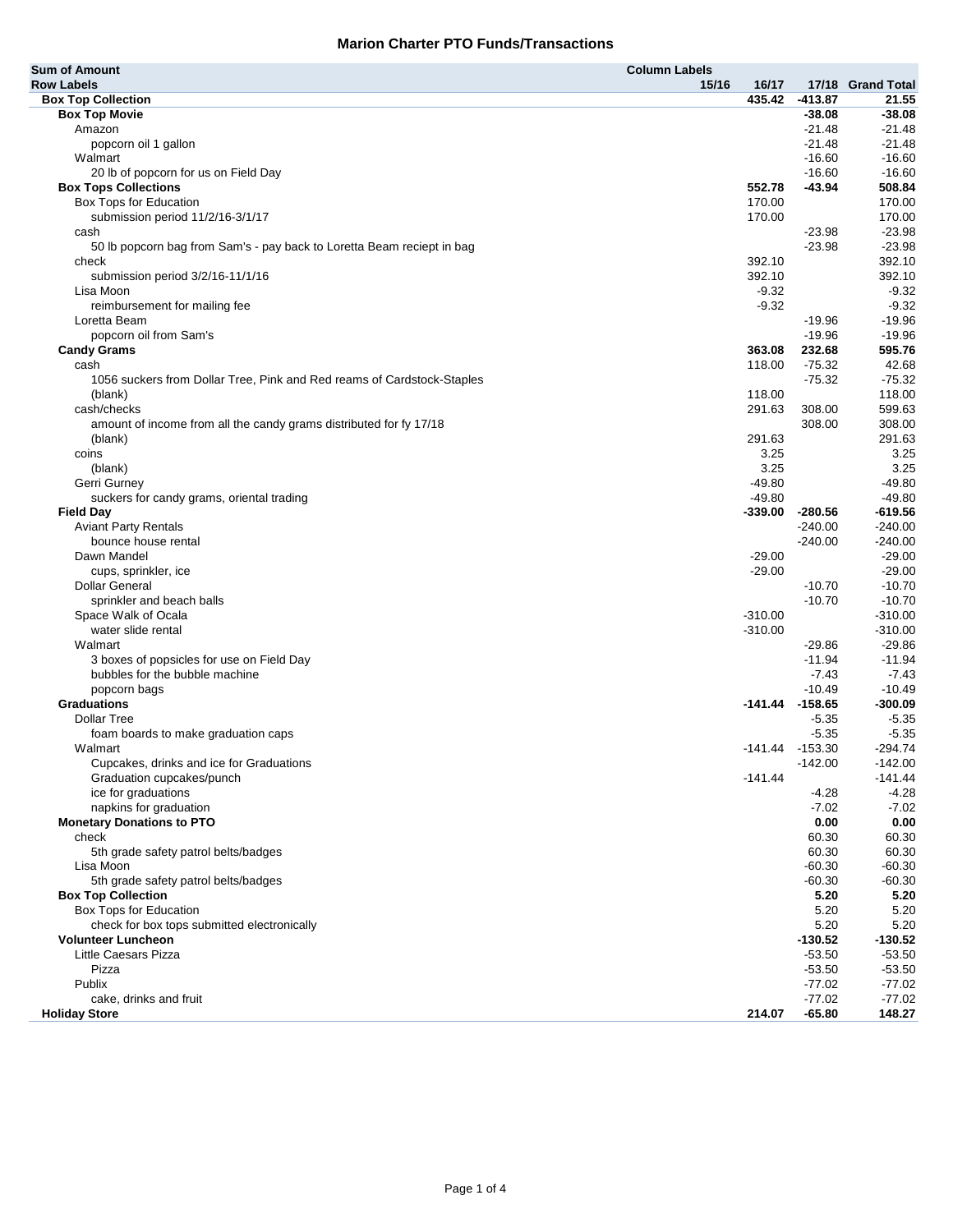| <b>Row Labels</b>                                                                          | 15/16 | 16/17     | 17/18             | <b>Grand Total</b> |
|--------------------------------------------------------------------------------------------|-------|-----------|-------------------|--------------------|
| <b>Holiday Store</b>                                                                       |       | 214.07    | $-65.80$          | 148.27             |
| cash                                                                                       |       |           | $-226.26$         | $-226.26$          |
| purchase 2 canopies at Walmart by PTO for use for events from store profits-receipt in bag |       |           | $-126.26$         | $-126.26$          |
| starting money for change drawer                                                           |       |           | $-100.00$         | $-100.00$          |
| CASH WITHDRAWAL                                                                            |       | $-100.00$ |                   | $-100.00$          |
| cash/checks                                                                                |       |           | 2245.10 2432.25   | 4677.35            |
| item sales from Holiday store                                                              |       | 2245.10   |                   | 2245.10            |
| sales money for the holiday store 11/28-12/1                                               |       |           | 2432.25           | 2432.25            |
| TNT Fundraising, LLC                                                                       |       |           | -1931.03 -2188.58 | $-4119.61$         |
| payment for holiday store                                                                  |       |           | -1931.03 -2188.58 | -4119.61           |
| Walmart                                                                                    |       |           | $-83.21$          | $-83.21$           |
| 2 6ft folding tables purchased by PTO for use for events from store profits                |       |           | $-83.21$          | $-83.21$           |
| <b>Popsicle Fund</b>                                                                       |       | 214.20    | 267.30            | 481.50             |
| <b>Field Trips Support</b>                                                                 |       | -483.24   | $-358.88$         | $-842.12$          |
| Gerri Gurney                                                                               |       | $-63.24$  |                   | $-63.24$           |
| field trip snacks                                                                          |       | $-63.24$  |                   | $-63.24$           |
| <b>Marion Charter School</b>                                                               |       | $-420.00$ |                   | $-420.00$          |
| 1 student field trip Mr. Egert's class                                                     |       | $-48.00$  |                   | $-48.00$           |
| 1 student field trip Mrs. Booe's class                                                     |       | $-69.00$  |                   | $-69.00$           |
| 2 students field trip Mrs. Booe's class                                                    |       | $-138.00$ |                   | $-138.00$          |
| 2 students field trip Mrs. Dube's class                                                    |       | $-165.00$ |                   | $-165.00$          |
| Field trip for 1 student -44.00, MCS can't locate                                          |       | 0.00      |                   | 0.00               |
| <b>MCS</b>                                                                                 |       |           | $-282.00$         | $-282.00$          |
| 2 partial and 1 full field trip for 3rd grade, 2 full field trips for 5th                  |       |           | $-282.00$         | $-282.00$          |
| Sams Club                                                                                  |       |           | $-76.88$          | $-76.88$           |
| 3 boxes of bagged chips for field trips-3rd, 4th, 5th                                      |       |           | $-38.16$          | $-38.16$           |
| waters and crackers/gold fish                                                              |       |           | $-38.72$          | $-38.72$           |
| <b>Popsicle Sales</b>                                                                      |       | 697.44    | 626.18            | 1323.62            |
| cash                                                                                       |       | 417.50    | 713.74            | 1131.24            |
| ??                                                                                         |       | 74.00     |                   | 74.00              |
| sales amount from 1/12/18 - 28.75                                                          |       |           | 28.75             | 28.75              |
| sales amount from 1/19/18 - 15.00                                                          |       |           | 15.00             | 15.00              |
| sales amount from 1/26/18 - 22.00                                                          |       |           | 22.00             | 22.00              |
| sales amount from 1/5/18 - 18.50                                                           |       |           | 18.50             | 18.50              |
| sales amount from 10/13/17 - 45.54                                                         |       |           | 45.54             | 45.54              |
| sales amount from 10/27/17 - 30.50                                                         |       |           | 30.50             | 30.50              |
| sales amount from 10/6/17 - 37.25                                                          |       |           | 37.25             | 37.25              |
| sales amount from 11/10/17 - 43.95                                                         |       |           | 43.95             | 43.95              |
| sales amount from 11/17/17 - 33.00                                                         |       |           | 33.00             | 33.00              |
| sales amount from 11/3/17 - 30.00                                                          |       |           | 30.00             | 30.00              |
| sales amount from 12/1/17 - 31.75                                                          |       |           | 31.75             | 31.75              |
| sales amount from 12/15/17 - 26.00                                                         |       |           | 26.00             | 26.00              |
| sales amount from 12/8/17 - 30.00                                                          |       |           | 30.00             | 30.00              |
| sales amount from 2/16/18 - 25.50                                                          |       |           | 25.50             | 25.50              |
| sales amount from 2/2/18 - 28.50                                                           |       |           | 28.50             | 28.50              |
| sales amount from 2/23/18 - 26.50                                                          |       |           | 26.50             | 26.50              |
| sales amount from 2/9/18 - 14.50                                                           |       |           | 14.50             | 14.50              |
| sales amount from 3/22/18 - 15.75                                                          |       |           | 15.75             | 15.75              |
| sales amount from 3/30/18 - 22.50                                                          |       |           | 22.50             | 22.50              |
| sales amount from 3/9/18 - 20.00                                                           |       |           | 20.00             | 20.00              |
|                                                                                            |       |           |                   |                    |
| sales amount from 4/13/18 - 30.00                                                          |       |           | 30.00             | 30.00              |
| sales amount from 4/20/18 - 25.75<br>sales amount from 4/27/18 - 33.25                     |       |           | 25.75<br>33.25    | 25.75<br>33.25     |
|                                                                                            |       |           |                   |                    |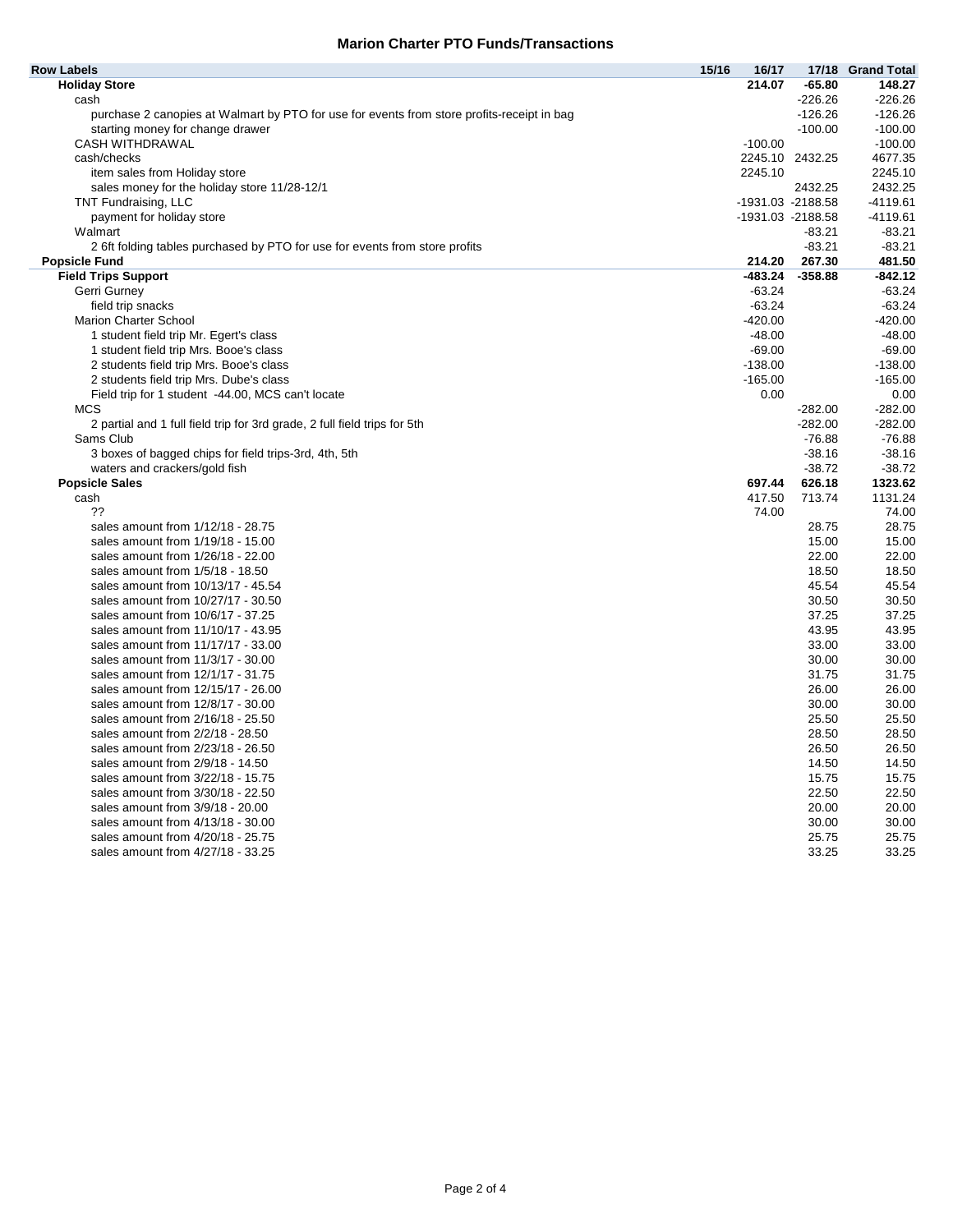| <b>Row Labels</b>                                                                                | 15/16           | 16/17             |                    | 17/18 Grand Total |
|--------------------------------------------------------------------------------------------------|-----------------|-------------------|--------------------|-------------------|
| sales amount from 4/6/18 - 22.50                                                                 |                 |                   | 22.50              | 22.50             |
| sales amount from 5/11/18 - 20.25                                                                |                 |                   | 20.25              | 20.25             |
| sales amount from $5/4/18 - 36.50$                                                               |                 |                   | 36.50              | 36.50             |
| (blank)                                                                                          |                 | 343.50            |                    | 343.50            |
| cash/checks                                                                                      |                 | 130.00            |                    | 130.00            |
| (blank)                                                                                          |                 | 130.00            |                    | 130.00            |
| checks                                                                                           |                 | 44.54             |                    | 44.54             |
| (blank)                                                                                          |                 | 44.54             |                    | 44.54             |
| coins                                                                                            |                 | 118.11            |                    | 118.11            |
| (blank)                                                                                          |                 | 118.11            |                    | 118.11            |
| Lisa Moon                                                                                        |                 | $-12.71$          |                    | $-12.71$          |
| Popsicle purchase from Walmart 3 boxes of 80                                                     |                 | $-12.71$          |                    | $-12.71$          |
| Walmart                                                                                          |                 |                   | $-87.56$           | $-87.56$          |
| 3 boxes of popsicles to sale                                                                     |                 |                   | $-11.94$           | $-11.94$          |
| 4 boxes of popsicles for Friday sales                                                            |                 |                   | $-15.92$           | $-15.92$          |
| 5 boxes of popsicles for selling                                                                 |                 |                   | $-19.90$           | $-19.90$          |
| 6 boxes of popsicles to sale at lunch                                                            |                 |                   | $-23.88$           | $-23.88$          |
| purchase 4 boxed of popsicles from Walmart to sale at school                                     |                 |                   | $-15.92$           | $-15.92$          |
| <b>PTO Main Fund</b>                                                                             | 1334.62 -129.95 |                   | 230.58             | 1435.25           |
| <b>International Fair Day</b>                                                                    |                 | $-710.34$         | $-444.46$          | $-1154.80$        |
| Amy Booe                                                                                         |                 |                   | $-61.00$           | $-61.00$          |
| Pizza Party for winning class for food collection from Int Festival-Mrs. Booe                    |                 |                   | $-61.00$           | $-61.00$          |
| Dominoes Pizza                                                                                   |                 | $-50.00$          |                    | $-50.00$          |
| Pizza Party                                                                                      |                 | $-50.00$          |                    | $-50.00$          |
|                                                                                                  |                 | $-15.90$          |                    |                   |
| Elizabeth Dillingham                                                                             |                 |                   |                    | $-15.90$          |
| <b>Christmas Cards</b>                                                                           |                 | $-15.90$          |                    | $-15.90$          |
| Entenmann's Bakery Outlet                                                                        |                 |                   | $-36.66$           | $-36.66$          |
| ginger snap cookies and double loaves of bread                                                   |                 |                   | $-19.16$           | -19.16            |
| glazed donut holes                                                                               |                 |                   | $-17.50$           | $-17.50$          |
| Gerri Gurney                                                                                     |                 | $-74.35$          |                    | $-74.35$          |
| cakes and candy, popsicles                                                                       |                 | $-74.35$          |                    | $-74.35$          |
| Jumping for Joy                                                                                  |                 |                   | $-150.00$          | $-150.00$         |
| bounce house rental                                                                              |                 |                   | $-150.00$          | $-150.00$         |
| <b>Michaels</b>                                                                                  |                 |                   | $-49.74$           | $-49.74$          |
| craft supplies, jumbo sticks, feathers, paper for scrolls                                        |                 |                   | $-40.34$           | $-40.34$          |
| feathers for craft                                                                               |                 |                   | $-9.40$            | $-9.40$           |
| Sams Club                                                                                        |                 | $-305.83$         | $-20.00$           | $-325.83$         |
| plastic t-shirt bags, cinnamon                                                                   |                 |                   | $-20.00$           | $-20.00$          |
| (blank)                                                                                          |                 | $-305.83$         |                    | $-305.83$         |
| Sandy Wagner                                                                                     |                 | $-9.84$           |                    | -9.84             |
| popcorn oil                                                                                      |                 | $-9.84$           |                    | $-9.84$           |
| Space Walk of Ocala                                                                              |                 | $-225.00$         |                    | $-225.00$         |
| bounce house rental                                                                              |                 | $-225.00$         |                    | $-225.00$         |
| Walmart                                                                                          |                 | $-29.42$          | $-127.06$          | $-156.48$         |
| craft supplies, paper plates, cardstock, wood sticks, fabric                                     |                 |                   | $-60.37$           | $-60.37$          |
| gingerbread man cookies, hershey minatures, spices for cookie coating                            |                 |                   | $-41.80$           | $-41.80$          |
| quart ziploc bags, fabric                                                                        |                 |                   | -18.85             | -18.85            |
| stamp pads for passports                                                                         |                 |                   | $-6.04$            | $-6.04$           |
| (blank)                                                                                          |                 | $-29.42$          |                    | $-29.42$          |
| Jump Rope for Heart                                                                              |                 | $-100.00$         |                    | $-100.00$         |
| American Heart Association                                                                       |                 | $-100.00$         |                    | $-100.00$         |
| donation                                                                                         |                 | $-100.00$         |                    | $-100.00$         |
| <b>Kdg Easter Candy</b>                                                                          |                 |                   | $-14.98$           | -14.98            |
| Vicki Bosworth                                                                                   |                 |                   | $-14.98$           | $-14.98$          |
| candy for Kdg easter hunt                                                                        |                 |                   | $-14.98$           | $-14.98$          |
| <b>Krispy Kreme Donuts</b>                                                                       |                 | 1604.00           | 650.80             | 2254.80           |
| cash                                                                                             |                 |                   | 19.96              | 19.96             |
| donut sales, for tracking purposes - payed out cash for popcorn oil receipt. Vicki/Loretta       |                 |                   | 19.96              | 19.96             |
| cash/checks                                                                                      |                 |                   | 4049.00 5015.00    | 9064.00           |
| deposit for donuts sales                                                                         |                 | 1659.00           |                    | 1659.00           |
| donut sales from lunch and extra donuts                                                          |                 |                   | 193.00             | 193.00            |
| money from donut orders                                                                          |                 | 2390.00           |                    | 2390.00           |
|                                                                                                  |                 |                   | 1858.00            | 1858.00           |
| money from donut orders - 300 dozen sold<br>rest of money from donut orders/donuts sold at lunch |                 |                   | 227.00             | 227.00            |
|                                                                                                  |                 |                   | 2737.00            | 2737.00           |
| sold 395 dozen, 1 certificate                                                                    |                 |                   |                    |                   |
| <b>Dollar General</b>                                                                            |                 |                   | $-2.14$<br>$-2.14$ | $-2.14$           |
| sandwich bags for .50 donut sale 3/2/18                                                          |                 |                   |                    | $-2.14$           |
| Krispy Kreme                                                                                     |                 | -2383.00 -2635.00 |                    | $-5018.00$        |
| money for donuts-350 dozen                                                                       |                 | $-1265.00$        |                    | $-1265.00$        |
| pay for donut delivery/donuts                                                                    |                 |                   | $-1545.00$         | $-1545.00$        |